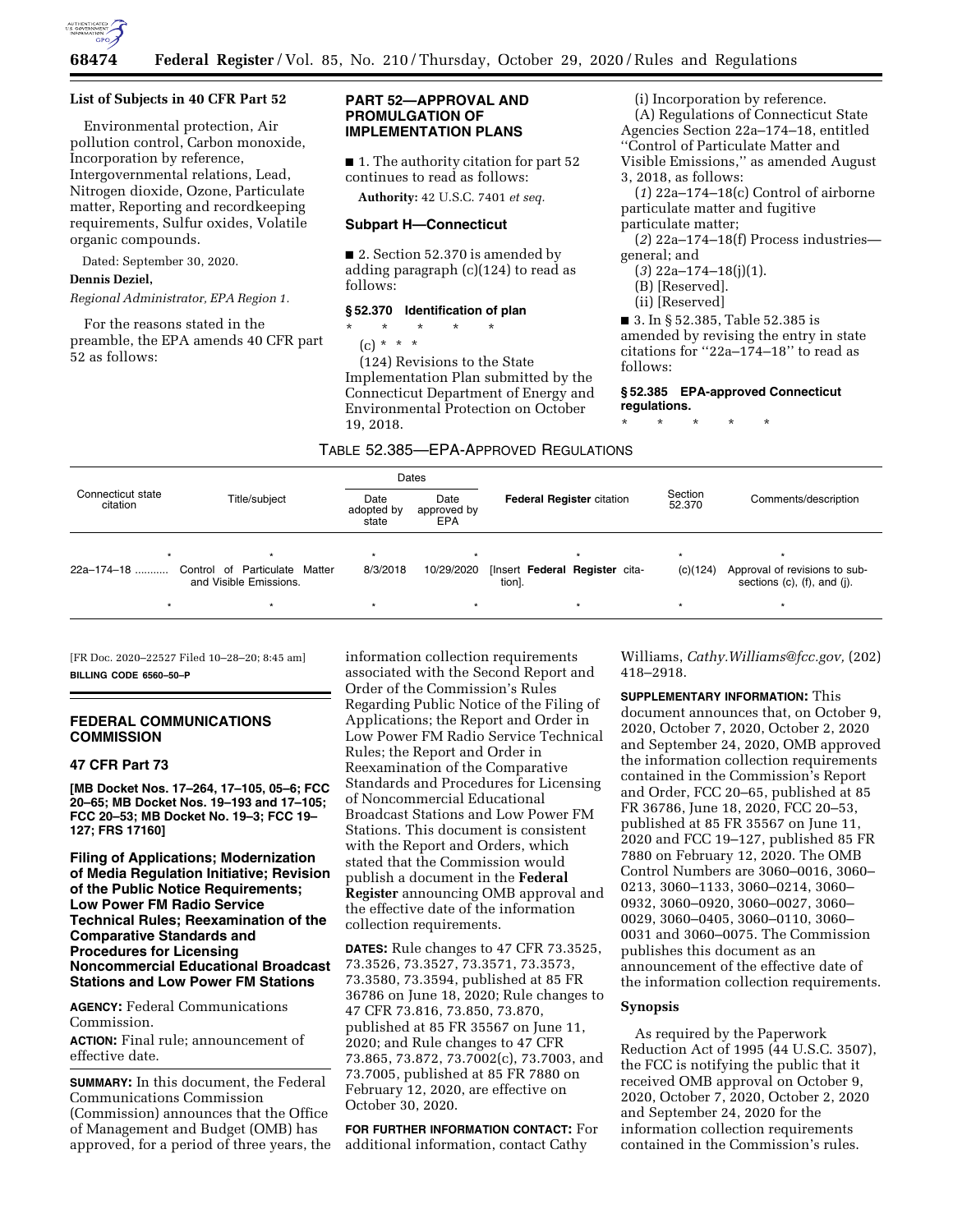No person shall be subject to any penalty for failing to comply with a collection of information subject to the Paperwork Reduction Act that does not display a current, valid OMB Control Number. The OMB Control Numbers 3060–0016, 3060–0213, 3060–1133, 3060–0214, 3060–0932, 3060–0920, 3060–0027, 3060–0029, 3060–0405, 3060–0110, 3060–0031 and 3060–0075.

The foregoing notice is required by the Paperwork Reduction Act of 1995, Public Law 104–13, October 1, 1995, and 44 U.S.C. 3507.

The total annual reporting burdens and costs for the respondents are as follows:

*OMB Control No.:* 3060–0016. *OMB Approval Date:* October 9, 2020. *OMB Expiration Date:* October 31, 2023.

*Title:* FCC Form 2100, Application for Media Bureau Audio and Video Service Authorization, Schedule C (Former FCC Form 346); Sections 74.793(d) and 74.787, LPTV Out-of-Core Digital Displacement Application; Section 73.3700(g)(1)–(3), Post-Incentive Auction Licensing and Operations; Section 74.799, Low Power Television and TV Translator Channel Sharing. *Form No.:* FCC Form 2100,

Schedule C.

*Respondents:* Business or other forprofit entities; Not for profit institutions; State, local or Tribal government.

*Number of Respondents and Responses:* 4,460 respondents and 4,460

responses. *Estimated Time per Response:* 2.5–7

hours. *Frequency of Response:* One-time

reporting requirement; on occasion reporting requirement; third party disclosure requirement.

*Obligation To Respond:* Required to obtain or retain benefits. The statutory authority for this collection is contained in Section 154(i), 303, 307, 308 and 309 of the Communications Act of 1934, as amended.

*Total Annual Burden:* 42,370 hours. *Annual Cost Burden:* \$23,026,757. *Privacy Act Impact Assessment:* No impact(s).

*Nature and Extent of Confidentiality:*  There is no need for confidentiality with this collection of information.

*Needs and Uses:* FCC Form 2100, Schedule C is used by licensees/ permittees/applicants when applying for authority to construct or make changes in a Low Power Television, TV Translator or DTV Transition.

On May 12, 2020, the Commission adopted Amendment of Section 73.3580 of the Commission's Rules Regarding Public Notice of the Filing of

Applications; Modernization of Media Regulation Initiative; Revision of the Public Notice Requirements of Section 73.3580, Second Report and Order, MB Docket Nos. 17–254, 17–105, & 05–6, FCC 20–65 (rel. May 13, 2020). The Commission adopted new, streamlined procedures for stations to provide public notice of the filing of certain applications. Stations, including stations filing for new construction permits or major modifications to facilities, that were previously required to post public notice in a local newspaper, must now post notice online, either on the station website or a website affiliated with the station, its licensee, or its parent entity, or else must post notice on a publicly accessible, locally targeted website, for 30 continuous days following acceptance of the application for filing.

This submission was made to OMB for approval of the modified third-party disclosure requirements for this Information Collection, as adopted in the 2020 Public Notice Second Report and Order. The changes pertaining to this Information Collection and to 47 CFR 73.3580 adopted in the 2020 Public Notice Second Report and Order do not necessitate changes to the Form 2100, Schedule C, nor do they affect the substance, burden hours, or costs of completing the forms. The rule changes do, however, reduce burdens and costs associated with filing the application.

*OMB Control Number:* 3060–0075. *OMB Approval Date:* September 24, 2020.

*OMB Expiration Date:* September 30, 2023.

*Title:* Application for Transfer of Control of a Corporate Licensee or Permittee, or Assignment of License or Permit, for an FM or TV Translator Station, or a Low Power Television Station, FCC Form 345.

*Respondents:* Business or other forprofit entities; Not for profit institutions; Local or Tribal Government.

*Number of Respondents and Responses:* 1,700 respondents; 3,900 responses.

*Estimated Time per Response:* 0.075– 1.25 hours.

*Frequency of Response:* Third party disclosure requirement and on occasion reporting requirement.

*Total Annual Burden:* 3,013 hours. *Total Annual Cost:* \$3,943,979.

*Obligation To Respond:* Required to obtain or retain benefits. The statutory authority for this collection of information is contained in Sections 154(i) and 310 of the Communications Act of 1934, as amended.

*Nature and Extent of Confidentiality:*  There is no need for confidentiality with this collection of information.

*Privacy Act Impact Assessment:* No impact(s).

*Needs and Uses:* Filing of the FCC Form 345 is required when applying for authority for assignment of license or permit, or for consent to transfer of control of a corporate licensee or permittee for an FM or TV translator station, or low power TV station.

This collection also includes the third-party disclosure requirement of 47 CFR Section 73.3580 (OMB approval was received for Section 73.3580 under OMB Control Number 3060–0031). Section 73.3580, as amended in the Commission's 2020 Public Notice Second Report and Order, requires local public notice of the filing of all applications to assign or transfer control of a broadcast station authorization, including those of an FM or TV translator or booster station or LPTV station. Notice is given by an applicant posting notice of the application filing on its station website, its licensee website, its parent entity website, or on a publicly accessible, locally targeted website, for 30 consecutive days beginning within five business days of acceptance of the application for filing. The online notice must link to a copy of the application as filed in the Commission's LMS licensing database. Applicants for assignment or transfer of control of a low-power television (LPTV) station that locally originates programming must also make a total of six on-air announcements giving notice that their applications have been accepted for filing.

On May 12, 2020, the Commission adopted Amendment of Section 73.3580 of the Commission's Rules Regarding Public Notice of the Filing of Applications; Modernization of Media Regulation Initiative; Revision of the Public Notice Requirements of Section 73.3580, Second Report and Order, MB Docket Nos. 17–254, 17–105, & 05–6, FCC 20–65 (rel. May 13, 2020). The Commission adopted new, streamlined procedures for stations to provide public notice of the filing of certain applications. Applicants, including applicants for assignment or transfer of control of authorizations for FM or TV translators or LPTV stations, that were previously required to post public notice in a local newspaper, must now post notice online, either on the station website or a website affiliated with the station, its licensee, or its parent entity, or else must post notice on a publicly accessible, locally targeted website, for 30 continuous days following acceptance of the application for filing.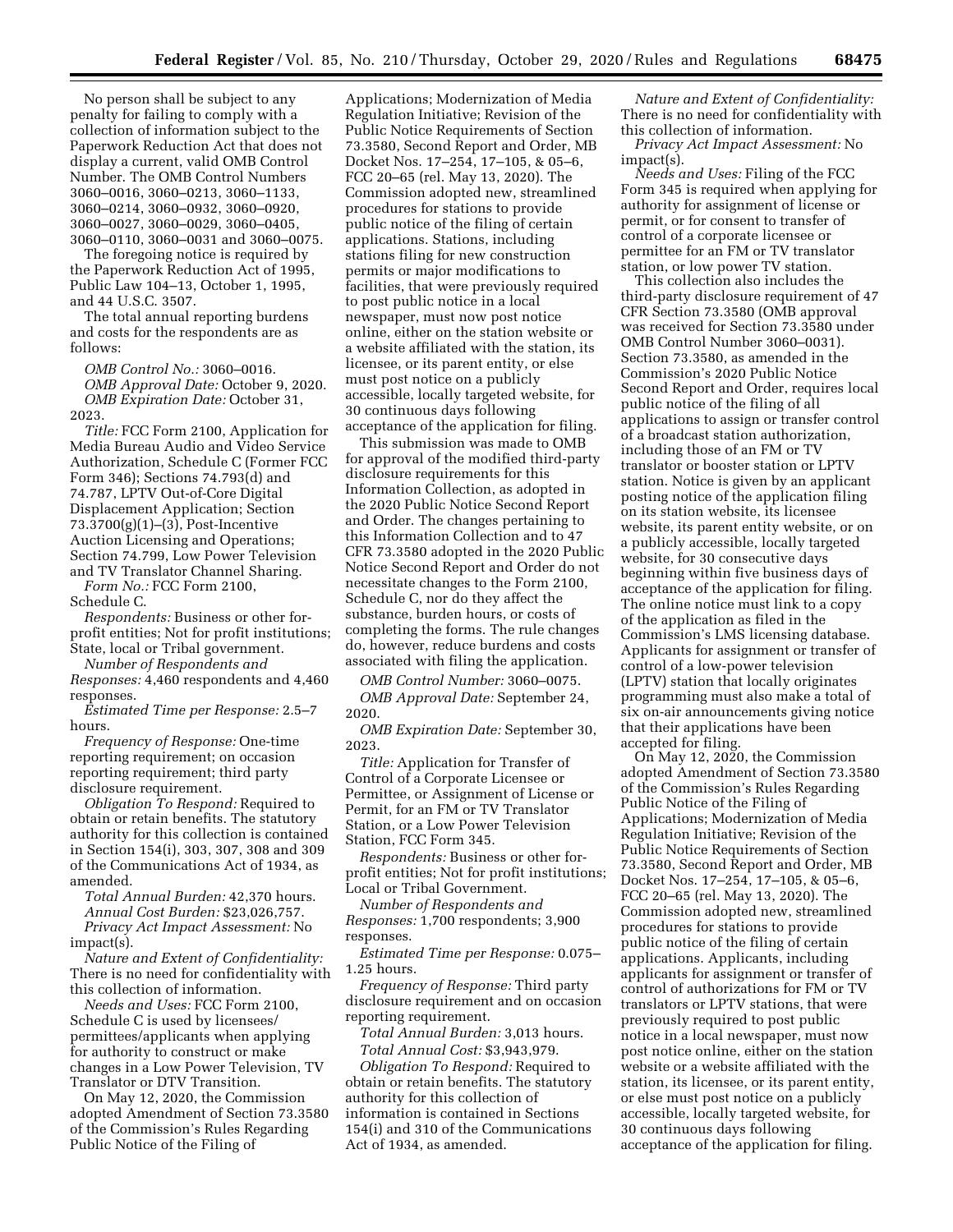Stations that are required to make on-air announcements of the filing of certain applications, including an applicant for assignment or transfer of control of an LPTV station that locally originates programming, must continue to do so, but the announcements are shorter and direct viewers and listeners to the application as filed and displayed in either the station's Online Public Inspection File or another Commission database. A total of six on-air announcements are required, at least one per week and no more than one per day or two per week, to be broadcast between 7:00 a.m. and 11:00 p.m. local time, Monday through Friday, beginning after the application is accepted for filing.

This submission was made to OMB for approval of the modified third-party disclosure requirements for this Information Collection, as adopted in the 2020 Public Notice Second Report and Order. The changes pertaining to this Information Collection and to 47 CFR 73.3580 adopted in the 2020 Public Notice Second Report and Order do not necessitate changes to the Form 345, nor do they affect the substance, burden hours, or costs of completing the forms. The rule changes do, however, reduce burdens and costs associated with filing the application.

*OMB Control No.:* 3060–0027. *OMB Approval Date:* October 2, 2020. *OMB Expiration Date:* October 31, 2023.

*Title:* Application for Construction Permit for Commercial Broadcast Station, FCC Form 301; Form 2100, Schedule A—Application for Media Bureau Video Service Authorization; 47 Sections 73.3700(b)(1) and (b)(2) and Section 73.3800, Post Auction Licensing; Form 2100, Schedule 301– FM—Commercial FM Station Construction Permit Application.

*Form No.:* FCC Form 2100, Schedule A, FCC Form 301, FCC Form 2100, Schedule 301–FM.

*Respondents:* Business or other forprofit entities; Not for profit institutions; State, local or Tribal Government.

*Number of Respondents and Responses:* 3,092 respondents and 4,199 responses.

*Estimated Time per Response:* 0.075 hours–6.25 hours.

*Frequency of Response:* One-time reporting requirement; On occasion reporting requirement; Third party disclosure requirement.

*Obligation To Respond:* Required to obtain or retain benefits. The statutory authority for this collection is contained in Sections 154(i), 303 and 308 of the Communications Act of 1934, as amended.

*Total Annual Burden:* 12,435 hours. *Annual Cost Burden:* \$62,308,388. *Privacy Act Impact Assessment:* No impact(s).

*Nature and Extent of Confidentiality:*  There is no need for confidentiality with this collection of information.

*Needs and Uses:* On May 12, 2020, the Commission adopted Amendment of Section 73.3580 of the Commission's Rules Regarding Public Notice of the Filing of Applications; Modernization of Media Regulation Initiative; Revision of the Public Notice Requirements of Section 73.3580, Second Report and Order, MB Docket Nos. 17–254, 17–105, & 05–6, FCC 20–65 (rel. May 13, 2020). The Commission adopted new, streamlined procedures for stations to provide public notice of the filing of certain applications. Stations, including stations filing for new construction permits or major modifications to facilities, that were previously required to post public notice in a local newspaper, must now post notice online, either on the station website or a website affiliated with the station, its licensee, or its parent entity, or else must post notice on a publicly accessible, locally targeted website, for 30 continuous days following acceptance of the application for filing. Stations that are required to make on-air announcements of the filing of certain applications, must continue to do so, but the announcements are shorter and direct viewers and listeners to the application as filed and displayed in either the station's Online Public Inspection File or another Commission database. A total of six on-air announcements are required, at least one per week and no more than one per day or two per week, to be broadcast between 7:00 a.m. and 11:00 p.m. local time, Monday through Friday, beginning after the application is accepted for filing.

This submission was made to OMB for approval of the modified third-party disclosure requirements for this Information Collection, as adopted in the 2020 Public Notice Second Report and Order. The changes pertaining to this Information Collection and to 47 CFR 73.3580 and 47 CFR 73.3594 adopted in the 2020 Public Notice Second Report and Order, do not necessitate changes to the Schedule 301, nor do they affect the substance, burden hours, or costs of completing the forms. The rule changes do, however, reduce burdens and costs associated with filing the application.  $47$  CFR  $73.3571(i)(3)$ and 73.3573(g)(3) require that applicants must comply with the local public notice provisions of  $\S 73.3580(c)(5)$ .

*OMB Control Number:* 3060–0029.

*OMB Approval Date:* October 2, 2020. *OMB Expiration Date:* October 31, 2023.

*Title:* FCC Form 2100, Schedule 340, Noncommercial Educational Station for Reserved Channel Construction Permit Application.

*Form Number:* FCC Form 2100, Schedule 340.

*Respondents:* Business or other forprofit entities, not for profit institutions and State, local or Tribal Government.

*Number of Respondents and Responses:* 2,820 respondents; 2,820 responses.

*Estimated Time per Response:* 0.5 hours–6 hours.

*Frequency of Response:* On occasion reporting requirement and Third party disclosure requirement.

*Obligation To Respond:* Required to obtain or retain benefits. The statutory authority for this collection is contained in Sections 154(i), 303 and 308 of the Communications Act of 1934, as amended.

*Total Annual Burden:* 6,603 hours. *Total Annual Cost:* \$30,039,119. *Privacy Act Impact Assessment:* No impact(s).

*Nature and Extent of Confidentiality:*  There is no need for confidentiality with this collection of information.

*Needs and Uses:* This submission was made to the Office of Management (OMB) for the approval of information collection requirements contained in the Commission's Reexamination of the Comparative Standards and Procedures for Licensing Noncommercial Educational Broadcast Stations and Low Power FM Stations, Report and Order, FCC 19–127, 34 FCC Rcd 12519 (2019) (NCE LPFM Report and Order), adopted December 10, 2019, and released on December 11, 2019, where the Commission revised its rules and procedures for considering competing applications for new and major modifications to noncommercial educational full-service FM and fullpower television (NCE), and low power FM (LPFM) broadcast stations. The changes are designed to improve the comparative selection and licensing procedures, expedite the initiation of new service to the public, eliminate unnecessary applicant burdens, and reduce the number of appeals of NCE comparative licensing decisions.

First, to improve the NCE comparative process, the NCE LPFM Report and Order: (1) Eliminates the governing document requirements for established local applicants and applicants claiming diversity points; (2) establishes a uniform divestiture pledge policy; (3) expands the tie-breaker criteria and revises the procedures for allocating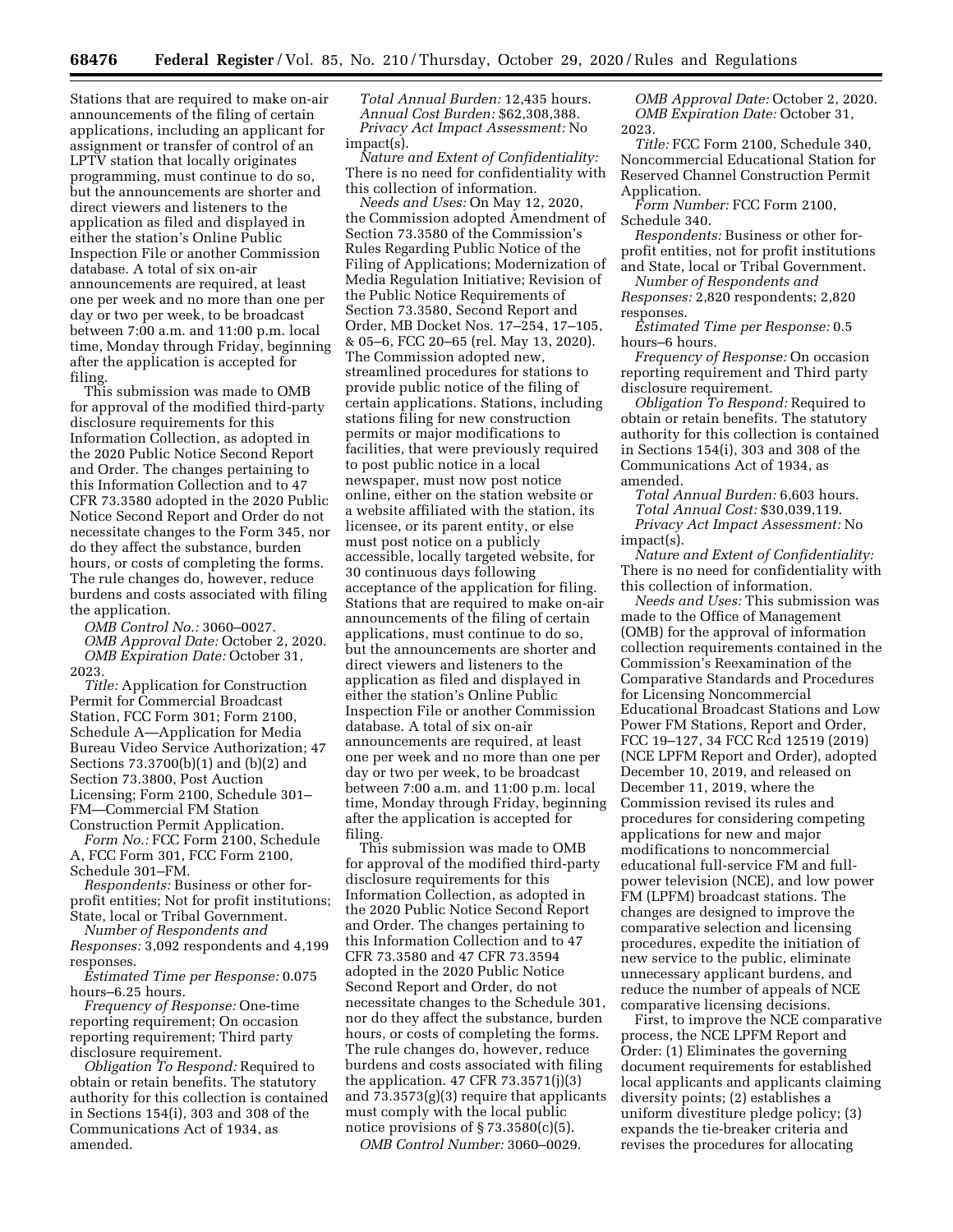time in mandatory time-sharing situations; and (4) clarifies and modifies the ''holding period'' rule.

Second, the NCE LPFM Report and Order adopts the following changes to the LPFM comparative process: (1) Prohibits amendments that attempt to cure past unauthorized station violations; (2) authorizes time-sharing discussions prior to tentative selectee designations; and (3) establishes procedures for remaining tentative selectees following dismissal of point aggregation time-share agreements.

Third, the NCE LPFM Report and Order adopts the following general changes: (1) Defines which applicant board changes are major changes; (2) clarifies the reasonable site assurance requirements; (3) streamlines construction deadline tolling procedures and notification requirements; (4) lengthens the LPFM construction period; and (5) eliminates restrictions on the assignment and transfer of LPFM authorizations.

Specifically, pertaining to this Information Collection and NCE stations, the Commission is revising the relevant rules, 47 CFR 73.7002, 73.7003, and 73.7005, the form, and corresponding instructions, as follows:

(1) Changing all former references to ''holding period'' to ''maintenance of comparative qualifications.'' During the four-year ''maintenance of comparative qualifications'' period, an NCE station receiving a decisive preference for fair distribution of service, in accordance with the provisions of 47 CFR 73.7002, must certify that any technical modification to its authorized facilities satisfies the technical requirements of 47 CFR 73.7005(b).

(2) Adding an ''Established Local Applicant Pledge,'' requiring an applicant to pledge to maintain localism characteristics during the four-year maintenance of comparative qualifications period, if the applicant certifies that it qualifies for points as an ''established local applicant'' in the Point System Factors of 47 CFR 73.7003.

(3) Adding a ''Diversity Pledge,'' requiring an applicant to pledge to comply with all of the restrictions on station modifications and acquisitions (as defined in 47 CFR 73.7005) during the four-year maintenance of comparative qualifications period, if the applicant certifies that it qualifies for ''local diversity of ownership'' points in the Point System Factors of 47 CFR 73.7003.

(4) Modifying the divestiture subquestion certification, to reflect the new divestiture policies, in the Diversity of Ownership question in the Point System Factors Section.

(5) Adding a new question in the Tie Breakers section of the form, reflecting the new third tie-breaker criterion of 47 CFR 73.7003(c)(3).

(6) Adding a new question in the Tie Breakers Section of the form, requiring the applicant to provide its initial date of establishment.

(7) Adding a Reasonable Site Assurance Certification in the Technical Certifications Section of the form, requiring the applicant to certify that it has obtained reasonable assurance from the tower owner or authorized representative, that its specified site will be available.

The revisions to the relevant rules, and the changes to the questions in Schedule 340 listed above affect the substance, burden hours, and costs of completing the Schedule 340. Therefore, this submission was made to OMB for approval of revised Information Collection requirements.

On May 12, 2020, the Commission adopted Amendment of Section 73.3580 of the Commission's Rules Regarding Public Notice of the Filing of Applications; Modernization of Media Regulation Initiative; Revision of the Public Notice Requirements of Section 73.3580, Second Report and Order, MB Docket Nos. 17–254, 17–105, & 05–6, FCC 20–65 (rel. May 13, 2020). The Commission adopted new, streamlined procedures for stations to provide public notice of the filing of certain applications. Stations, including stations filing for new construction permits or major modifications to facilities, that were previously required to post public notice in a local newspaper, must now post notice online, either on the station website or a website affiliated with the station, its licensee, or its parent entity, or else must post notice on a publicly accessible, locally targeted website, for 30 continuous days following acceptance of the application for filing. Stations that are required to make on-air announcements of the filing of certain applications, must continue to do so, but the announcements are shorter and direct viewers and listeners to the application as filed and displayed in either the station's Online Public Inspection File or another Commission database. A total of six on-air announcements are required, at least one per week and no more than one per day or two per week, to be broadcast between 7:00 a.m. and 11:00 p.m. local time, Monday through Friday, beginning after the application is accepted for filing.

This submission was made to OMB for approval of the modified third-party disclosure requirements for this

Information Collection, as adopted in the 2020 Public Notice Second Report and Order. The changes pertaining to this Information Collection and to 47 CFR 73.3580 adopted in the 2020 Public Notice Second Report and Order, do not necessitate changes to the Schedule 340, nor do they affect the substance, burden hours, or costs of completing the forms. The rule changes do, however, reduce burdens and costs associated with filing the application.

*Control Number:* 3060–0031. *OMB Approval Date:* September 24, 2020.

*OMB Expiration Date:* September 30, 2023.

*Title:* Application for Consent to Assignment of Broadcast Station Construction Permit or License, FCC Form 314; Application for Consent to Transfer Control of Entity Holding Broadcast Station Construction Permit or License, FCC Form 315; Section 73.3580, Local Public Notice of Filing of Broadcast Applications.

*Form Number:* FCC Forms 314 and 315.

*Respondents:* Business or other forprofit entities; Not-for-profit institutions; State, local or Tribal government.

*Number of Respondents and Responses:* 4,920 respondents and 13,160 responses.

*Estimated Time per Response:* 0.075 to 7 hours.

*Frequency of Response:* On occasion reporting requirement; Third party disclosure requirement.

*Obligation To Respond:* Required to obtain or retain benefits. Statutory authority for this collection of information is contained in Sections 154(i), 303(b) and 308 of the Communications Act of 1934, as amended.

*Total Annual Burden:* 17,159 hours. *Total Annual Cost:* \$51,493,759. *Privacy Impact Assessment(s):* No impacts.

*Nature and Extent of Confidentiality:*  There is no need for confidentiality and respondents are not being asked to submit confidential information to the Commission.

*Needs and Uses:* This submission was made to the Office of Management (OMB) for the approval of information collection requirements contained in the Commission's Reexamination of the Comparative Standards and Procedures for Licensing Noncommercial Educational Broadcast Stations and Low Power FM Stations, Report and Order, FCC 19–127, 34 FCC Rcd 12519 (2019) (NCE LPFM Report and Order), adopted December 10, 2019, and released on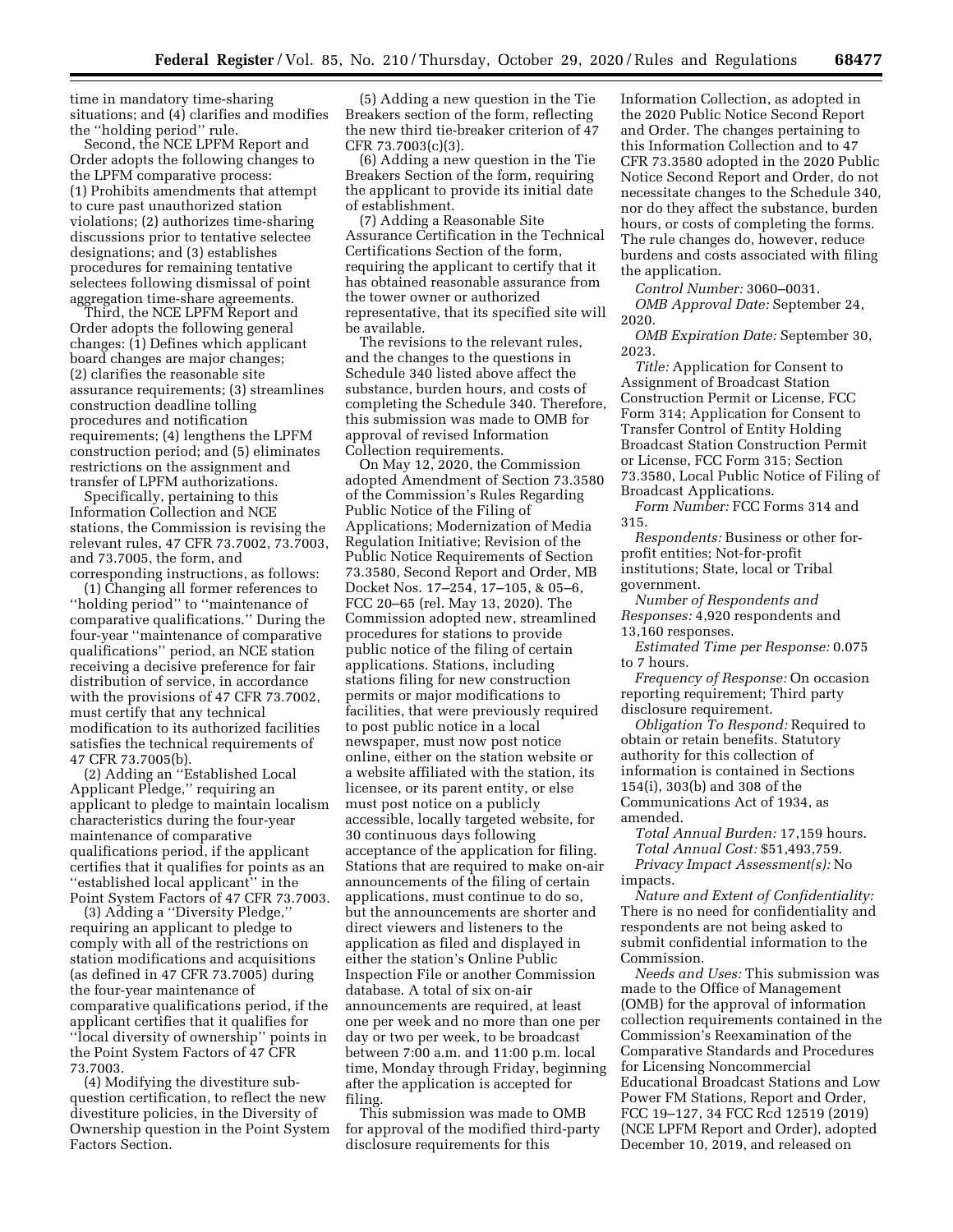December 11, 2019, where the Commission revised its rules and procedures for considering competing applications for new and major modifications to noncommercial educational full-service FM and fullpower television (NCE), and low power FM (LPFM) broadcast stations. The changes are designed to improve the comparative selection and licensing procedures, expedite the initiation of new service to the public, eliminate unnecessary applicant burdens, and reduce the number of appeals of NCE comparative licensing decisions.

First, to improve the NCE comparative process, the NCE LPFM Report and Order: (1) Eliminates the governing document requirements for established local applicants and applicants claiming diversity points; (2) establishes a uniform divestiture pledge policy; (3) expands the tie-breaker criteria and revises the procedures for allocating time in mandatory time-sharing situations; and (4) clarifies and modifies the ''holding period'' rule.

Second, the NCE LPFM Report and Order adopts the following changes to the LPFM comparative process: (1) Prohibits amendments that attempt to cure past unauthorized station violations; (2) authorizes time-sharing discussions prior to tentative selectee designations; and (3) establishes procedures for remaining tentative selectees following dismissal of point aggregation time-share agreements.

Third, the NCE LPFM Report and Order adopts the following general changes: (1) Defines which applicant board changes are major changes; (2) clarifies the reasonable site assurance requirements; (3) streamlines construction deadline tolling procedures and notification requirements; (4) lengthens the LPFM construction period; and (5) eliminates restrictions on the assignment and transfer of LPFM authorizations.

Specifically, pertaining to this Information Collection and NCE and LPFM stations, the Commission is removing the restrictive LPFM station three-year ''holding period'' certification from CDBS Forms 314 and 315, and revising the relevant rules, 47 CFR 73.865 and 73.7005, the forms, and corresponding instructions, as follows:

(1) Changing all references to ''holding period'' to ''maintenance of comparative qualifications,'' and requiring NCE stations awarded by the point system to certify satisfying the four-year ''maintenance of comparative qualifications'' period;

(2) requiring LPFM applicants to certify that it has been at least 18 months since the station's initial

construction permit was granted in accordance with 47 CFR 73.865(c);

(3) requiring LPFM applicants to certify that the assignment/transfer of the LPFM authorization satisfies the consideration restrictions of 47 CFR 73.865(a)(1);

(4) requiring LPFM authorizations awarded by the LPFM comparative point system, to indicate whether the LPFM station has operated on-air for at least four years since grant;

(5) requiring NCE applicants to certify that the proposed acquisition comports with 47 CFR 73.7005(c) diversity requirements, based on any ''diversity of ownership'' points awarded in an NCE points system analysis.

Moreover, the NCE LPFM Report and Order will increase the number of applicants eligible to file FCC Forms 314 and 315 by eliminating both the absolute prohibition on the assignment/ transfer of LPFM construction permits and the three-year holding period restriction on assigning LPFM licenses. The elimination of these restrictions will benefit the LPFM service by increasing the likelihood that LPFM permits will be constructed, provide new service to communities, and help make the LPFM stations more viable.

On May 12, 2020, the Commission adopted Amendment of Section 73.3580 of the Commission's Rules Regarding Public Notice of the Filing of Applications; Modernization of Media Regulation Initiative; Revision of the Public Notice Requirements of Section 73.3580, Second Report and Order, MB Docket Nos. 17–254, 17–105, & 05–6, FCC 20–65 (rel. May 13, 2020). The Commission adopted new, streamlined procedures for stations to provide public notice of the filing of certain applications. Stations, including commercial stations filing assignment and transfer applications, that were previously required to post public notice in a local newspaper, must now post notice online either on the station website or a website affiliated with the station, its licensee, or its parent entity, or else must post notice on a publicly accessible, locally targeted website, for 30 continuous days following acceptance of the application for filing. Stations, including those filing assignment and transfer applications, that are required to make on-air announcements of the filing of certain applications, must continue to do so, but the announcements are shorter and direct viewers and listeners to the application as filed and displayed in either the station's Online Public Inspection File or another Commission database. A total of six on-air announcements are required, at least

one per week and no more than one per day or two per week, to be broadcast between 7:00 a.m. and 11:00 p.m. local time, Monday through Friday, beginning after the application is accepted for filing.

This submission was made to OMB for approval of the modified third-party disclosure requirements for this Information Collection, as adopted in the 2020 Public Notice Second Report and Order. The changes pertaining to this Information Collection and to 47 CFR 73.3580 adopted in the 2020 Public Notice Second Report and Order, do not necessitate changes to the Forms 314 or 315, nor do they affect the substance, burden hours, or costs of completing the forms. The rule changes do, however, reduce burdens and costs associated with filing the application.

*OMB Control Number:* 3060–0110. *OMB Approval Date:* September 24, 2020.

*OMB Expiration Date:* September 30, 2023.

*Title:* FCC Form 2100, Application for Renewal of Broadcast Station License, LMS Schedule 303–S.

*Form Number:* FCC 2100, LMS Schedule 303–S.

*Respondents:* Business or other forprofit entities; Not for profit institutions; State, Local or Tribal Governments.

*Number of Respondent and Responses:* 5,126 respondents, 5,126

responses.

*Obligation To Respond:* Required to obtain or retain benefits. The statutory authority for this collection of information is contained in Sections 154(i), 303, 307 and 308 of the Communications Act of 1934, as amended, and Section 204 of the Telecommunications Act of 1996.

*Estimated Time per Response:* 0.5 hours-12 hours.

*Frequency of Response:* Every eightyear reporting requirement; Third party disclosure requirement.

*Total Annual Burden:* 14,868 hours. *Total Annual Costs:* \$3,994,164.

*Obligation of Response:* Required to obtain or retain benefits. The statutory authority for the collection is contained Sections 154(i), 303, 307 and 308 of the Communications Act of 1934, as amended, and Section 204 of the Telecommunications Act of 1996.

*Nature and Extent of Confidentiality:*  There is no need for confidentiality with this information collection.

*Privacy Act Impact Assessment:* No impact(s).

*Needs and Uses:* On May 12, 2020, the Commission adopted Amendment of Section 73.3580 of the Commission's Rules Regarding Public Notice of the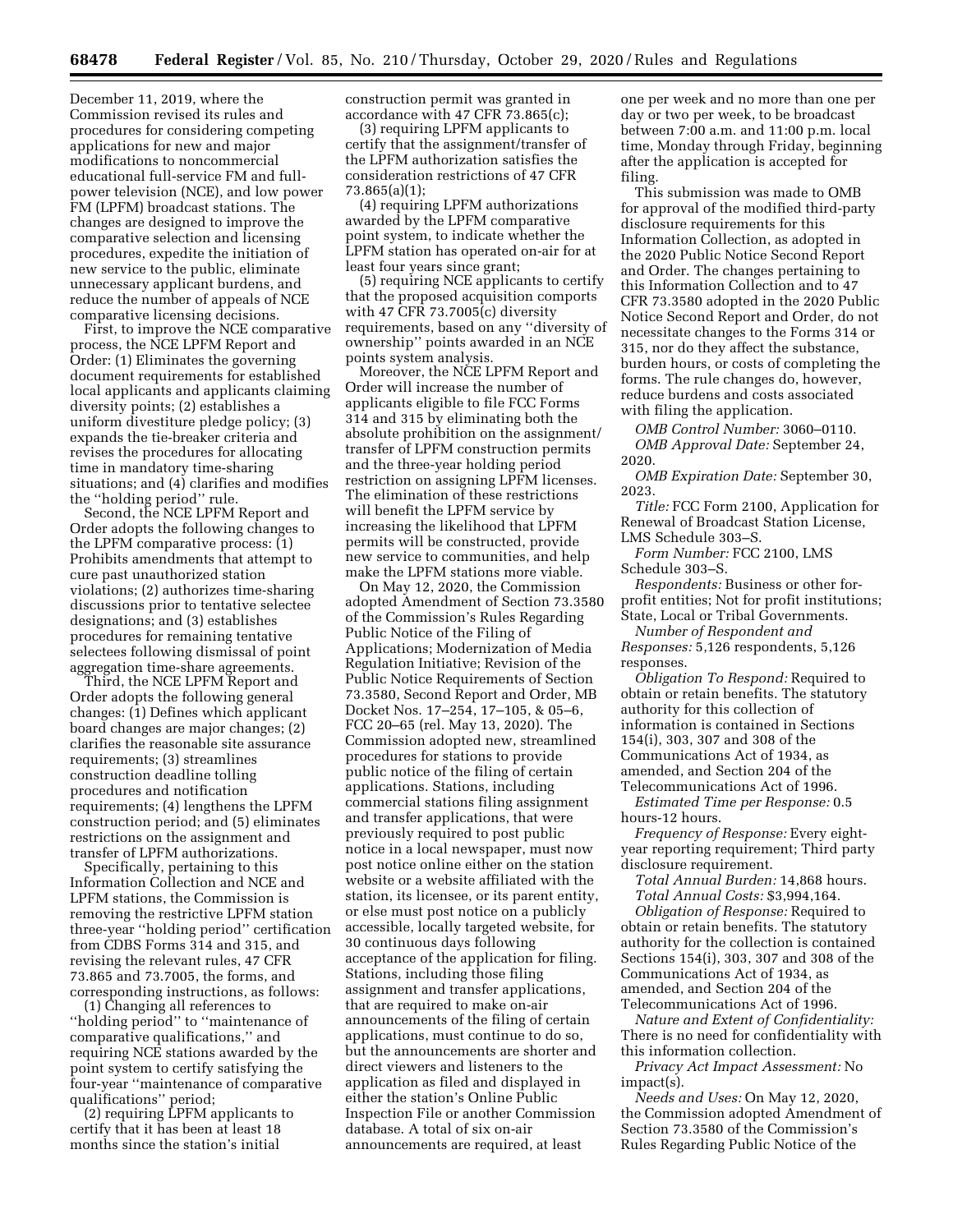Filing of Applications; Modernization of Media Regulation Initiative; Revision of the Public Notice Requirements of Section 73.3580, Second Report and Order, MB Docket Nos. 17–254, 17–105, & 05–6, FCC 20–65 (rel. May 13, 2020). The Commission adopted new, streamlined procedures for stations to provide public notice of the filing of certain applications. Some stations that were previously required to post public notice in a local newspaper, must now post notice online, either on the station website or a website affiliated with the station, its licensee, or its parent entity, or else must post notice on a publicly accessible, locally targeted website, for 30 continuous days following acceptance of the application for filing. Stations that are required to make on-air announcements of the filing of certain applications, including applications for the renewal of broadcast licenses, must continue to do so, but the announcements are shorter and direct viewers and listeners to the application as filed and displayed in either the station's Online Public Inspection File or another Commission database. A total of six on-air announcements are required, at least one per week and no more than one per day or two per week, to be broadcast between 7:00 a.m. and 11:00 p.m. local time, Monday through Friday, beginning after the application is accepted for filing. The Commission also clarified low-power FM (LPFM) stations' obligations to provide local public notice, and amended section 73.801 of the rules (47 CFR 73.801, listing FCC rules that apply to the LPFM service) to include the local public notice rule, 47 CFR 73.3580.

This submission was made to OMB for approval of the modified third-party disclosure requirements for this Information Collection, as adopted in the 2020 Public Notice Second Report and Order. The changes pertaining to this Information Collection and to 47 CFR 73.3580 adopted in the 2020 Public Notice Second Report and Order, do not necessitate changes to Schedule 303–S, nor do they affect the substance, burden hours, or costs of completing the forms. The rule changes do, however, reduce burdens and costs associated with filing the application.

*OMB Control Number:* 3060–0213. *OMB Approval Date:* October 9, 2020. *OMB Expiration Date:* October 31, 2023.

*Title:* Section 73.3525, Agreements for Removing Application Conflicts.

*Form Number:* N/A.

*Respondents:* Business or other forprofit entities; Not for profit institutions.

*Number of Respondents and Responses:* 38 respondents; 38 responses.

*Estimated Time per Response:* 1 hour. *Frequency of Response:* On occasion reporting requirement; Third party disclosure requirement.

*Total Annual Burden:* 38 hours. *Total Annual Cost:* \$91,200.

*Nature and Extent of Confidentiality:*  There is no need for confidentiality with this collection of information.

*Obligation to Respond:* Required to obtain or retain benefits. The statutory authority for this collection of information is contained in Sections 154(i) and 311 of the Communications Act of 1934, as amended.

*Privacy Impact Assessment:* No impact(s).

*Needs and Uses:* The Commission is submitting this revision to the Office of Management and Budget for approval to remove the information collection requirements, annual burden hours and annual cost contained in this collection for 47 CFR 73.3535(b). The Commission removed this rule section when it adopted the Amendment of Section 73.3580 of the Commission's Rules Regarding Public Notice of the Filing of Applications, MB Docket No. 17–264, FCC 20–65 on May 12, 2020.

The following information collection requirements remain in this collection: 47 CFR 73.3525 states (a) except as provided in § 73.3523 regarding dismissal of applications in comparative renewal proceedings, whenever applicants for a construction permit for a broadcast station enter into an agreement to procure the removal of a conflict between applications pending before the FCC by withdrawal or amendment of an application or by its dismissal pursuant to § 73.3568, all parties thereto shall, within 5 days after entering into the agreement, file with the FCC a joint request for approval of such agreement. The joint request shall be accompanied by a copy of the agreement, including any ancillary agreements, and an affidavit of each party to the agreement setting forth:

(1) The reasons why it is considered that such agreement is in the public interest;

(2) A statement that its application was not filed for the purpose of reaching or carrying out such agreement;

(3) A certification that neither the applicant nor its principals has received any money or other consideration in excess of the legitimate and prudent expenses of the applicant; Provided That this provision shall not apply to bona fide merger agreements;

(4) The exact nature and amount of any consideration paid or promised;

(5) An itemized accounting of the expenses for which it seeks reimbursement; and

(6) The terms of any oral agreement relating to the dismissal or withdrawal of its application.

*OMB Control Number:* 3060–0214. *OMB Approval Date:* October 7, 2020. *OMB Expiration Date:* October 31, 2023.

*Title:* Sections 73.3526 and 73.3527, Local Public Inspection Files; Sections 73.1212, 76.1701 and 73.1943, Political Files.

*Form Number:* N/A.

*Respondents:* Business or other for profit entities; Not for profit institutions; State, Local or Tribal government; Individuals or households.

*Number of Respondents and Responses:* 23,984 respondents; 62,839 responses.

*Estimated Time per Response:* 1–52 hours.

*Frequency of Response:* On occasion reporting requirement, Recordkeeping requirement, Third party disclosure requirement.

*Obligation to Respond:* Required to obtain or retain benefits. Statutory authority for these collections is contained in Sections 151, 152, 154(i), 303, 307 and 308 of the Communications Act of 1934, as amended.

*Total Annual Burden:* 2,043,805 hours.

*Total Annual Cost:* None.

*Privacy Impact Assessment:* The Commission prepared a system of records notice (SORN), FCC/MB–2, ''Broadcast Station Public Inspection Files,'' that covers the PII contained in the broadcast station public inspection files located on the Commission's website. The Commission will revise appropriate privacy requirements as necessary to include any entities and information added to the online public file in this proceeding.

*Nature and Extent of Confidentiality:*  Most of the documents comprising the public file consist of materials that are not of a confidential nature. Respondents complying with the information collection requirements may request that the information they submit be withheld from disclosure. If confidentiality is requested, such requests will be processed in accordance with the Commission's rules, 47 CFR 0.459.

In addition, the Commission has adopted provisions that permit respondents subject to the information collection requirement for Shared Service Agreements to redact confidential or proprietary information from their disclosures.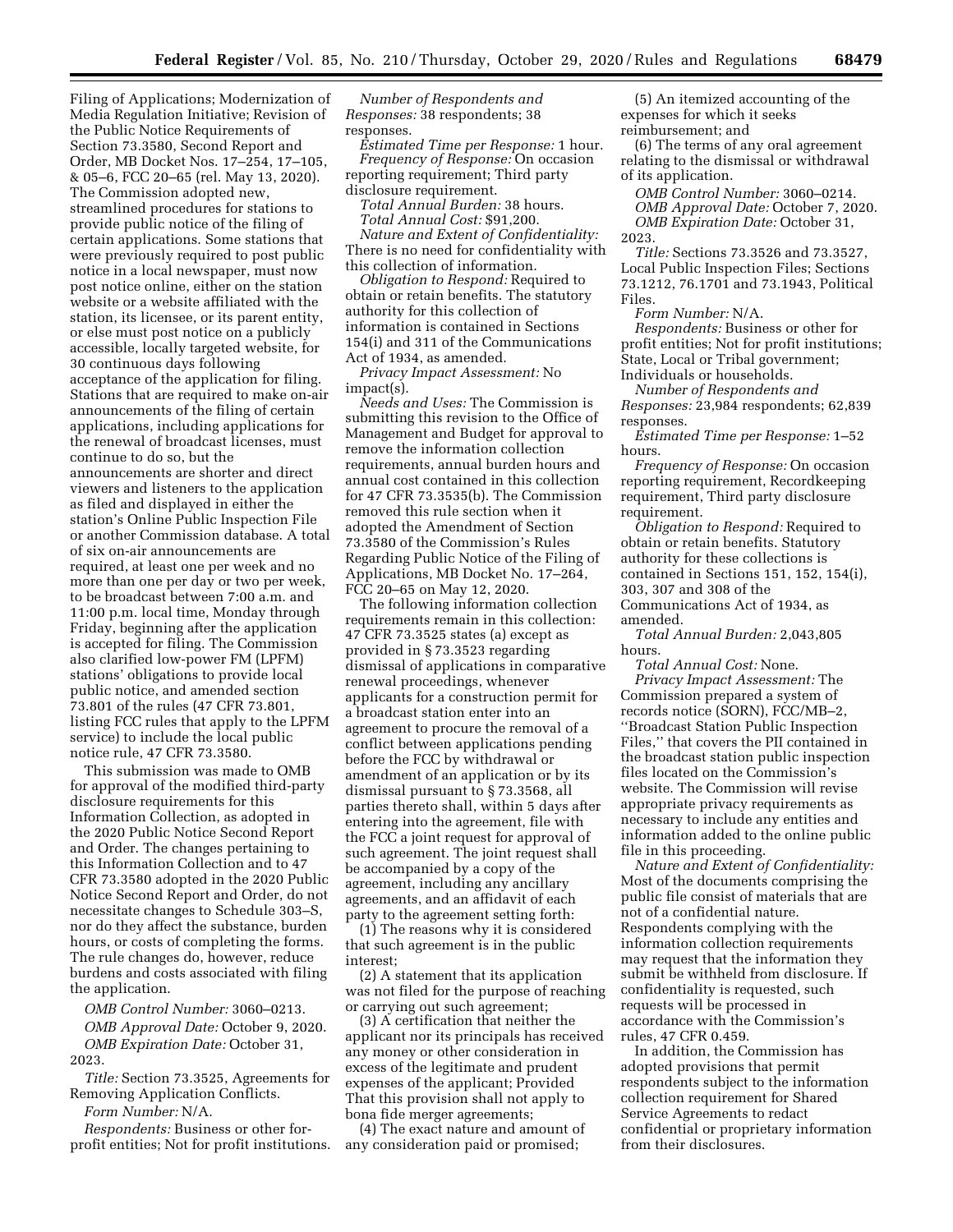*Needs and Uses:* On May 12, 2020, the Commission adopted Amendment of Section 73.3580 of the Commission's Rules Regarding Public Notice of the Filing of Applications; Modernization of Media Regulation Initiative; Revision of the Public Notice Requirements of Section 73.3580, Second Report and Order, MB Docket Nos. 17–254, 17–105, & 05–6, FCC 20–65 (rel. May 13, 2020). The Commission adopted new, streamlined procedures for stations to provide public notice of the filing of certain applications. Stations, including stations filing for new construction permits or major modifications to facilities, that were previously required to post public notice in a local newspaper, must now post notice online, either on the station website or a website affiliated with the station, its licensee, or its parent entity, or else must post notice on a publicly accessible, locally targeted website, for 30 continuous days following acceptance of the application for filing. Stations that are required to make on-air announcements of the filing of certain applications, must continue to do so, but the announcements are shorter and direct viewers and listeners to the application as filed and displayed in either the station's Online Public Inspection File or another Commission database. A total of six on-air announcements are required, at least one per week and no more than one per day or two per week, to be broadcast between 7:00 a.m. and 11:00 p.m. local time, Monday through Friday, beginning after the application is accepted for filing.

This submission was made to OMB for approval of the modified third-party disclosure requirements for this Information Collection, as adopted in the 2020 Public Notice Second Report and Order. The modified information collection requirements, revising rules 47 CFR 73.3526(e)(13) and 47 CFR 73.3527(e)(10) covering local public notice announcements, are as follows:

47 CFR 73.3526(e)(13)—Local public notice announcements. Each applicant for renewal of license shall, within 7 days of the last day of broadcast of the local public notice of filing announcements required pursuant to § 73.3580(c)(3), place in the station's online public inspection file a statement certifying compliance with this requirement. The dates and times that the on-air announcements were broadcast shall be made part of the certifying statement. The certifying statement shall be retained in the public file for the period specified in § 73.3580(e)(2) (for as long as the application to which it refers).

47 CFR 73.3527(e)(10)—Local public notice announcements. Each applicant for renewal of license shall, within 7 days of the last day of broadcast of the local public notice of filing announcements required pursuant to § 73.3580(c)(3), place in the station's online public inspection file a statement certifying compliance with this requirement. The dates and times that the on-air announcements were broadcast shall be made part of the certifying statement. The certifying statement shall be retained in the public file for the period specified in § 73.3580(e)(2) (for as long as the application to which it refers).

*OMB Control Number:* 3060–0405. *OMB Approval Date:* October 2, 2020. *OMB Expiration Date:* October 31, 2023.

*Title:* Form 2100, Schedule 349—FM Translator or FM Booster Station Construction Permit Application. *Form Number:* FCC Form 2100,

Schedule 349.

*Respondents:* Business or other forprofit entities; State, Local or Tribal Government; Not-for-profit institutions.

*Number of Respondents and Responses:* 1,250 respondents; 3,750 responses.

*Estimated Time per Response:* 0.5 hours–1.5 hours.

*Frequency of Response:* On occasion reporting requirement; Third party disclosure requirement.

*Obligation to Respond:* Required to obtain or retain benefits. The statutory authority for this information collection is contained in Sections 154(i), 303 and 308 of the Communications Act of 1934, as amended.

*Total Annual Burden:* 4,050 hours. *Total Annual Cost:* \$4,447,539.

*Privacy Act Impact Assessment:* No impact(s).

*Nature and Extent of Confidentiality:*  There is no need for confidentiality with this information collection.

*Needs and Uses:* On May 12, 2020, the Commission adopted Amendment of Section 73.3580 of the Commission's Rules Regarding Public Notice of the Filing of Applications; Modernization of Media Regulation Initiative; Revision of the Public Notice Requirements of Section 73.3580, Second Report and Order, MB Docket Nos. 17–254, 17–105, & 05–6, FCC 20–65 (rel. May 13, 2020). The Commission adopted new, streamlined procedures for stations to provide public notice of the filing of certain applications. Stations, including stations filing for new construction permits or major modifications to facilities, that were previously required to post public notice in a local

newspaper, must now post notice online, either on the station website or a website affiliated with the station, its licensee, or its parent entity, or else must post notice on a publicly accessible, locally targeted website, for 30 continuous days following acceptance of the application for filing.

This submission was made to OMB for approval of the modified third-party disclosure requirements for this Information Collection, as adopted in the 2020 Public Notice Second Report and Order. The changes pertaining to this Information Collection and to 47 CFR 73.3580 adopted in the 2020 Public Notice Second Report and Order, do not necessitate changes to the Schedule 349, nor do they affect the substance, burden hours, or costs of completing the forms. The rule changes do, however, reduce burdens and costs associated with filing the application.

In April 2020, the Commission adopted a Report and Order making certain changes to the LPFM technical rules, to improve reception and increase flexibility while maintaining interference protection and the core LPFM goals of diversity and localism. Amendments of Parts 73 and 74 to Improve the Low Power FM Radio Service Technical Rules; Modernization of Media Regulation Initiative, Report and Order, MB Docket Nos. 19–193, 17– 105, FCC 20–53 (rel. Apr. 23, 2020) (2020 Technical Report and Order).

LPFM stations provide a secondary, noncommercial radio service with a community focus. The Commission originally designed LPFM engineering requirements to be simple so that nonprofit organizations with limited engineering expertise and small budgets could readily apply for, construct, and operate community-oriented stations serving highly localized areas. LPFM organizations suggested that the service has matured and requires additional engineering options to improve reception. Thus, the 2020 Technical Report and Order adopted the following rules: Allow expanded LPFM use of directional antennas. All LPFM stations may use directional facilities, with either off-the-shelf or composite antennas, upon a satisfactory engineering showing. Such antennas could improve service near international borders by allowing LPFM stations to serve more listeners in the United States while continuing to protect Mexican and Canadian stations.

Redefine ''Minor Changes'' for LPFM stations. An LPFM station may apply for approval to relocate its transmitter site without awaiting a filing window if the change is ''minor,'' redefined in the 2020 Technical Report and Order as a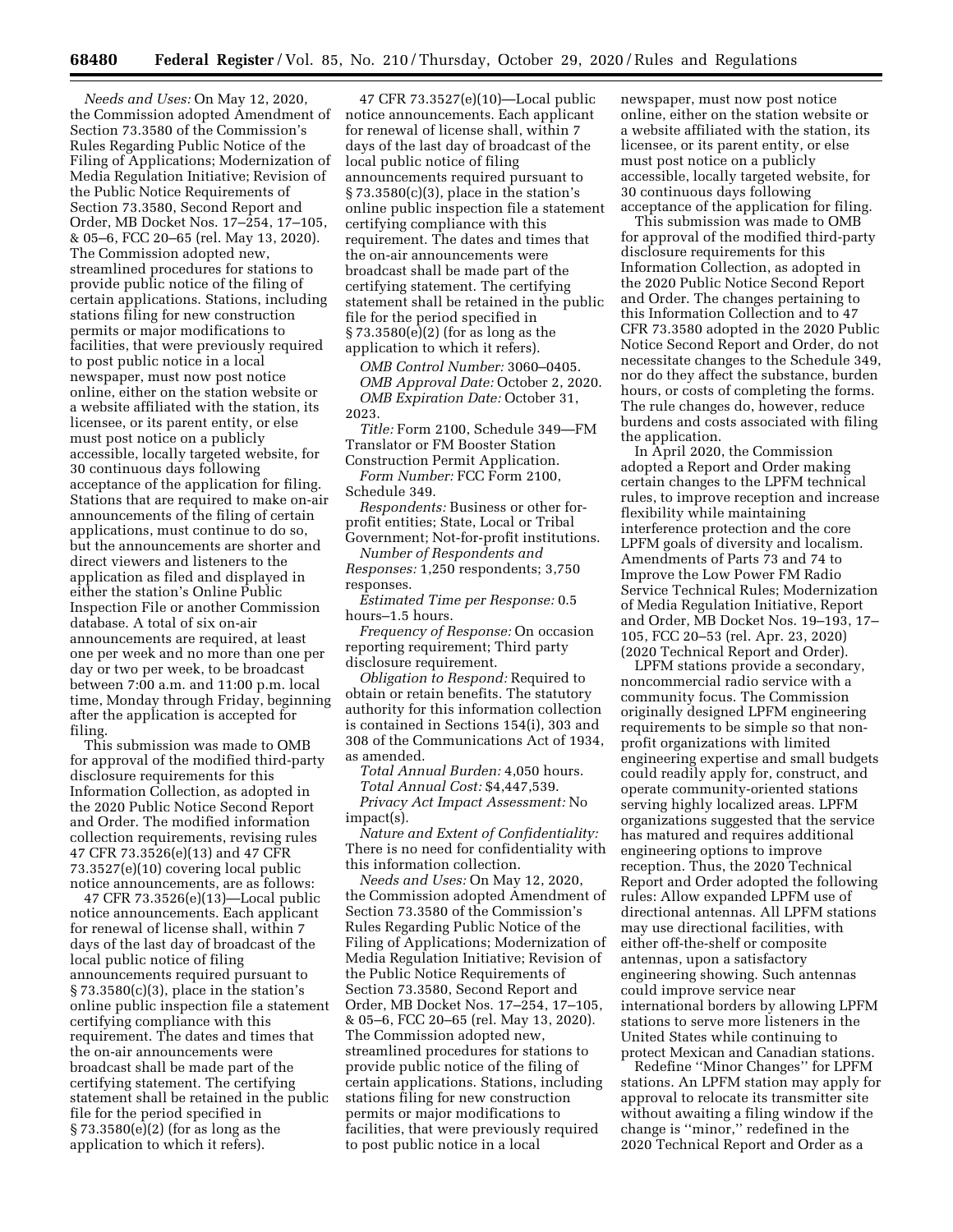move of 11.2 kilometers or less. The 2020 Technical Report and Order also allowed proposals of greater distances to qualify as minor if the existing and proposed service contours overlap.

Permit LPFM Use of FM Booster Stations. FM booster stations amplify and retransmit a station's signal. The 2020 Technical Report and Order amended rules that had prohibited LPFM stations from operating booster stations, allowing LPFM stations to operate an FM booster in lieu of an FM translator when a booster would better address unique terrain challenges.

Allow Shared Emergency Alert System (EAS) Equipment. Co-owned, co-located radio stations can share EAS equipment, but this option was not available to LPFM stations because they cannot be co-owned. The 2020 Technical Report and Order permitted co-located LPFM stations (particularly those in time-share arrangements) to share an EAS decoder pursuant to an agreement for common access as well as common responsibility for any EAS rule violations, thus potentially reducing costs.

Facilitate Waivers of Requirement to Protect Television Stations Operating on Channel 6. Stations on the part of the FM band reserved for NCE use must currently protect adjacent television stations on Channel 6 (TV6). The 2020 Technical Report and Order deferred to a future proceeding consideration of a proposal to eliminate the protection of digital television stations operating on TV6. The 2020 Technical Report and Order stated that until such a proceeding is resolved, the Commission will accept FM proposals that are shortspaced to TV6 if the FM applicant demonstrates no interference. Alternatively, the 2020 Technical Report and Order added language to the rules allowing reserved band radio stations to provide an agreement indicating the concurrence of all potentially affected digital TV6 stations.

Miscellaneous Changes. The 2020 Technical Report and Order added language to 47 CFR 73.850 requiring LPFM stations to notify the Commission if they are silent for ten days and to seek authority for silent periods over 30 days, as required for all other broadcasters, thus codifying a longstanding policy that the Bureau already applies to the LPFM service that allows it to identify and assist LPFM stations at risk of losing their licenses automatically under section 312(g) of the Communications Act.

Specifically, pertaining to this Information Collection and FM Booster (and LPFM) stations, the Commission is revising the form, the corresponding

instructions, and the information collection as follows:

(1) Permitting LPFM licensees to own and operate FM Booster stations. The 2020 Technical Report and Order will increase the number of applicants eligible to file LMS Schedule 349 by eliminating the absolute prohibition on the cross-ownership of FM Booster stations by LPFM licenses. The overall number of respondents may increase because these rule changes expand the universe of applicants eligible to apply for an FM Booster station construction permit. Therefore, this submission was made to OMB for approval of revised Information Collection requirements.

*OMB Control Number:* 3060–0920.

*OMB Approval Date:* October 2, 2020. *OMB Expiration Date:* October 31, 2023.

*Title:* Form 2100, Schedule 318—Low Power FM Station Construction Permit Application; Report and Order in MM Docket No. 99–25 Creation of Low Power Radio Service; Sections 73.801, 73.807, 73.809, 73.810, 73.816, 73.827, 73.850, 73.865, 73.870, 73.871, 73.872, 73.877, 73.878, 73.318, 73.1030, 73.1207, 73.1212, 73.1300, 73.1350, 73.1610, 73.1620, 73.1750, 73.1943, 73.3525, 73.3550, 73.3598, 11.61(ii).

*Form No.:* Form 2100, Schedule 318. *Respondents:* Not-for-profit institutions; State, local or Tribal governments.

*Number of Respondents and Responses:* 24,606 respondents with multiple responses; 31,324 responses. *Estimated Time per Response:* .0025–

12 hours.

*Frequency of Response:*  Recordkeeping requirement; On occasion reporting requirement; Monthly reporting requirement; Third party disclosure requirement.

*Obligation To Respond:* Required to obtain or retain benefits. The statutory authority for this collection of information is contained in sections 154(i), 303, 308 and 325(a) of the Communications Act of 1934, as amended.

*Total Annual Burden:* 52,889 hours.

*Total Annual Costs:* \$1,229,370. *Privacy Act Impact Assessment:* This information collection does not affect individuals or households; thus, there are no impacts under the Privacy Act.

*Nature and Extent of Confidentiality:*  There is no need for confidentiality with this information collection.

*Needs and Uses:* This submission was made to the Office of Management (OMB) for the approval of information collection requirements contained in the Commission's Reexamination of the Comparative Standards and Procedures

for Licensing Noncommercial Educational Broadcast Stations and Low Power FM Stations, Report and Order, FCC 19–127, 34 FCC Rcd 12519 (2019) (NCE LPFM Report and Order), adopted December 10, 2019, and released on December 11, 2019, where the Commission revised its rules and procedures for considering competing applications for new and major modifications to noncommercial educational full-service FM and fullpower television (NCE), and low power FM (LPFM) broadcast stations. The changes are designed to improve the comparative selection and licensing procedures, expedite the initiation of new service to the public, eliminate unnecessary applicant burdens, and reduce the number of appeals of NCE comparative licensing decisions.

First, to improve the NCE comparative process, the NCE LPFM Report and Order: (1) Eliminates the governing document requirements for established local applicants and applicants claiming diversity points; (2) establishes a uniform divestiture pledge policy; (3) expands the tie-breaker criteria and revises the procedures for allocating time in mandatory time-sharing situations; and (4) clarifies and modifies the ''holding period'' rule.

Second, the NCE LPFM Report and Order adopts the following changes to the LPFM comparative process: (1) Prohibits amendments that attempt to cure past unauthorized station violations; (2) authorizes time-sharing discussions prior to tentative selectee designations; and (3) establishes procedures for remaining tentative selectees following dismissal of point aggregation time-share agreements.

Third, the NCE LPFM Report and Order adopts the following general changes: (1) Defines which applicant board changes are major changes; (2) clarifies the reasonable site assurance requirements; (3) streamlines construction deadline tolling procedures and notification requirements; (4) lengthens the LPFM construction period; and (5) eliminates restrictions on the assignment and transfer of LPFM authorizations.

Specifically, pertaining to this Information Collection and LPFM stations, the Commission is revising the relevant rules, 47 CFR 73.872, the form, and corresponding instructions, as follows:

(1) Adding a Reasonable Site Assurance Certification in the Technical Certifications Section of the form, requiring the applicant to certify that it has obtained reasonable assurance from the tower owner or authorized representative, that its specified site will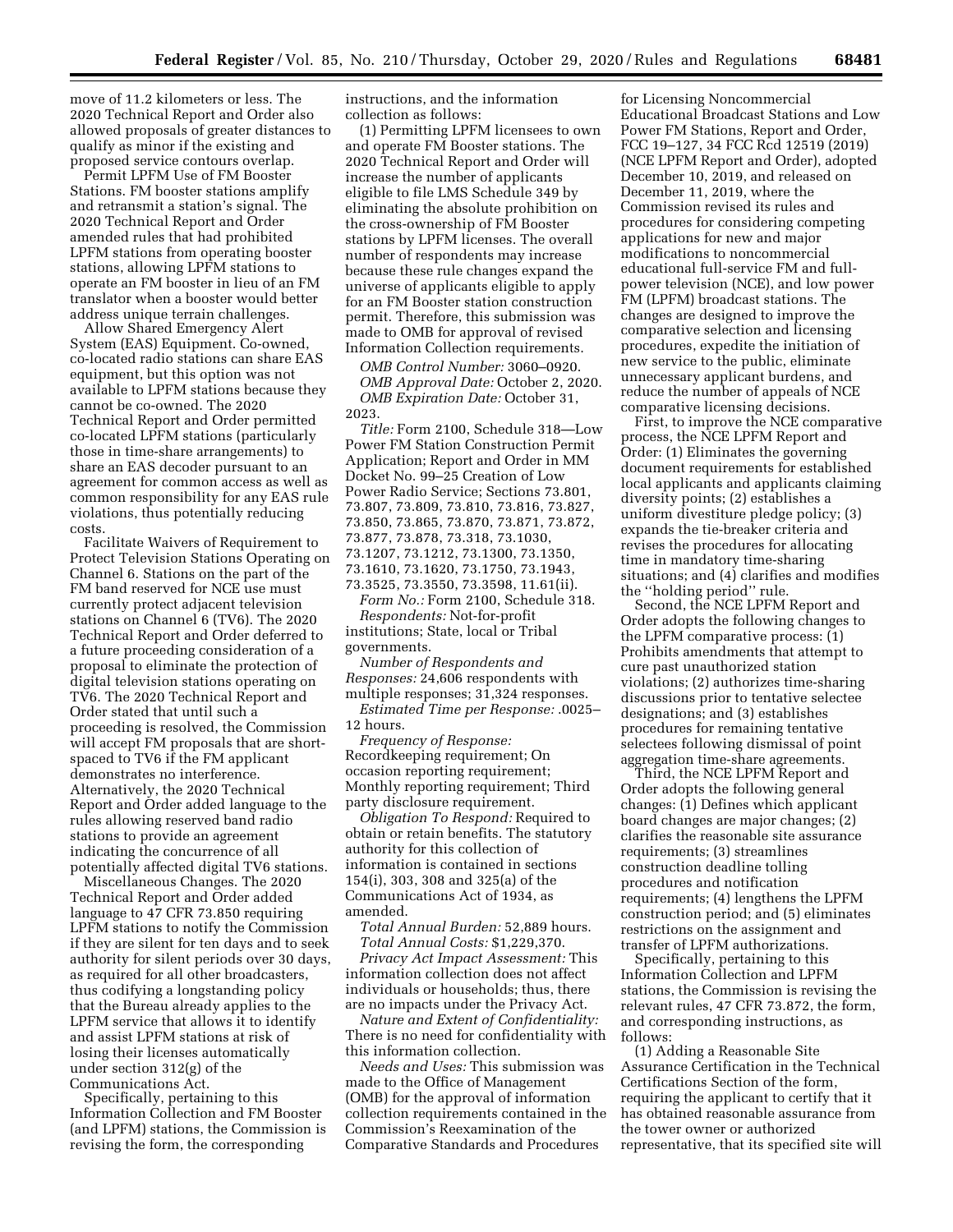be available. The revisions to the relevant rules, and the changes to the questions in Schedule 318 listed above affect the substance, burden hours, and costs of completing the Schedule 318. Therefore, this submission was made to OMB for approval of revised Information Collection requirements. On May 12, 2020, the Commission adopted Amendment of Section 73.3580 of the Commission's Rules Regarding Public Notice of the Filing of Applications; Modernization of Media Regulation Initiative; Revision of the Public Notice Requirements of Section 73.3580, Second Report and Order, MB Docket Nos. 17–254, 17–105, & 05–6, FCC 20–65 (rel. May 13, 2020). The Commission adopted new, streamlined procedures for stations to provide public notice of the filing of certain applications. Stations, including stations filing for new construction permits or major modifications to facilities, that were previously required to post public notice in a local newspaper, must now post notice online, either on the station website or a website affiliated with the station, its licensee, or its parent entity, or else must post notice on a publicly accessible, locally targeted website, for 30 continuous days following acceptance of the application for filing. Stations that are required to make on-air announcements of the filing of certain applications, must continue to do so, but the announcements are shorter and direct viewers and listeners to the application as filed and displayed in either the station's Online Public Inspection File or another Commission database. A total of six on-air announcements are required, at least one per week and no more than one per day or two per week, to be broadcast between 7:00 a.m. and 11:00 p.m. local time, Monday through Friday, beginning after the application is accepted for filing. The Commission also clarified LPFM stations' obligations to provide local public notice, and amended section 73.801 of the rules (47 CFR 73.801, listing FCC rules that apply to the LPFM service) to include the local public notice rule, 47 CFR 73.3580.

This submission was made to OMB for approval of the modified third-party disclosure requirements for this Information Collection, as adopted in the 2020 Public Notice Second Report and Order. The changes pertaining to this Information Collection and to 47 CFR 73.3580 adopted in the 2020 Public Notice Second Report and Order, do not necessitate changes to the Schedule 318, nor do they affect the substance, burden hours, or costs of completing the forms.

The rule changes do, however, reduce burdens and costs associated with filing the application.

In April 2020, the Commission adopted a Report and Order making certain changes to the LPFM technical rules, to improve reception and increase flexibility while maintaining interference protection and the core LPFM goals of diversity and localism. Amendments of Parts 73 and 74 to Improve the Low Power FM Radio Service Technical Rules; Modernization of Media Regulation Initiative, Report and Order, MB Docket Nos. 19–193, 17– 105, FCC 20–53 (rel. Apr. 23, 2020)(2020 Technical Report and Order).

LPFM stations provide a secondary, noncommercial radio service with a community focus. The Commission originally designed LPFM engineering requirements to be simple so that nonprofit organizations with limited engineering expertise and small budgets could readily apply for, construct, and operate community-oriented stations serving highly localized areas. LPFM organizations suggested that the service has matured and requires additional engineering options to improve reception. Thus, the 2020 Technical Report and Order adopted the following rules: Allow expanded LPFM use of directional antennas. All LPFM stations may use directional facilities, with either off-the-shelf or composite antennas, upon a satisfactory engineering showing. Such antennas could improve service near international borders by allowing LPFM stations to serve more listeners in the United States while continuing to protect Mexican and Canadian stations.

Redefine ''Minor Changes'' for LPFM stations. An LPFM station may apply for approval to relocate its transmitter site without awaiting a filing window if the change is ''minor,'' redefined in the 2020 Technical Report and Order as a move of 11.2 kilometers or less. The 2020 Technical Report and Order also allowed proposals of greater distances to qualify as minor if the existing and proposed service contours overlap.

Permit LPFM Use of FM Booster Stations. FM booster stations amplify and retransmit a station's signal. The 2020 Technical Report and Order amended rules that had prohibited LPFM stations from operating booster stations, allowing LPFM stations to operate an FM booster in lieu of an FM translator when a booster would better address unique terrain challenges.

Allow Shared Emergency Alert System (EAS) Equipment. Co-owned, co-located radio stations can share EAS equipment, but this option was not

available to LPFM stations because they cannot be co-owned. The 2020 Technical Report and Order permitted co-located LPFM stations (particularly those in time-share arrangements) to share an EAS decoder pursuant to an agreement for common access as well as common responsibility for any EAS rule violations, thus potentially reducing costs.

Facilitate Waivers of Requirement to Protect Television Stations Operating on Channel 6. Stations on the part of the FM band reserved for NCE use must currently protect adjacent television stations on Channel 6 (TV6). The 2020 Technical Report and Order deferred to a future proceeding consideration of a proposal to eliminate the protection of digital television stations operating on TV6. The 2020 Technical Report and Order stated that until such a proceeding is resolved, the Commission will accept FM proposals that are shortspaced to TV6 if the FM applicant demonstrates no interference. Alternatively, the 2020 Technical Report and Order added language to the rules allowing reserved band radio stations to provide an agreement indicating the concurrence of all potentially affected digital TV6 stations.

Miscellaneous Changes. The 2020 Technical Report and Order added language to 47 CFR 73.850 requiring LPFM stations to notify the Commission if they are silent for ten days and to seek authority for silent periods over 30 days, as required for all other broadcasters, thus codifying a longstanding policy that the Bureau already applies to the LPFM service that allows it to identify and assist LPFM stations at risk of losing their licenses automatically under section 312(g) of the Communications Act. The 2020 Technical Report and Order also made several non-substantive changes to remove duplicative and out-of-date information.

Specifically, pertaining to this Information Collection and LPFM stations, the Commission is revising the relevant rules, 47 CFR 73.816, 73.850, and 73.870, the form, and corresponding instructions, as follows:

(1) Adding an Antenna Type question in the Technical Certifications Section of the form, requiring the applicant to describe the proposed antenna type (directional or non-directional). Applicants proposing a directional antenna (as now permitted by section 73.816) must complete a data table, providing relative field values for every 10 degrees on the unit circle.

(2) Modifying section 73.850 to clarify that LPFM stations must, like other broadcast stations, notify the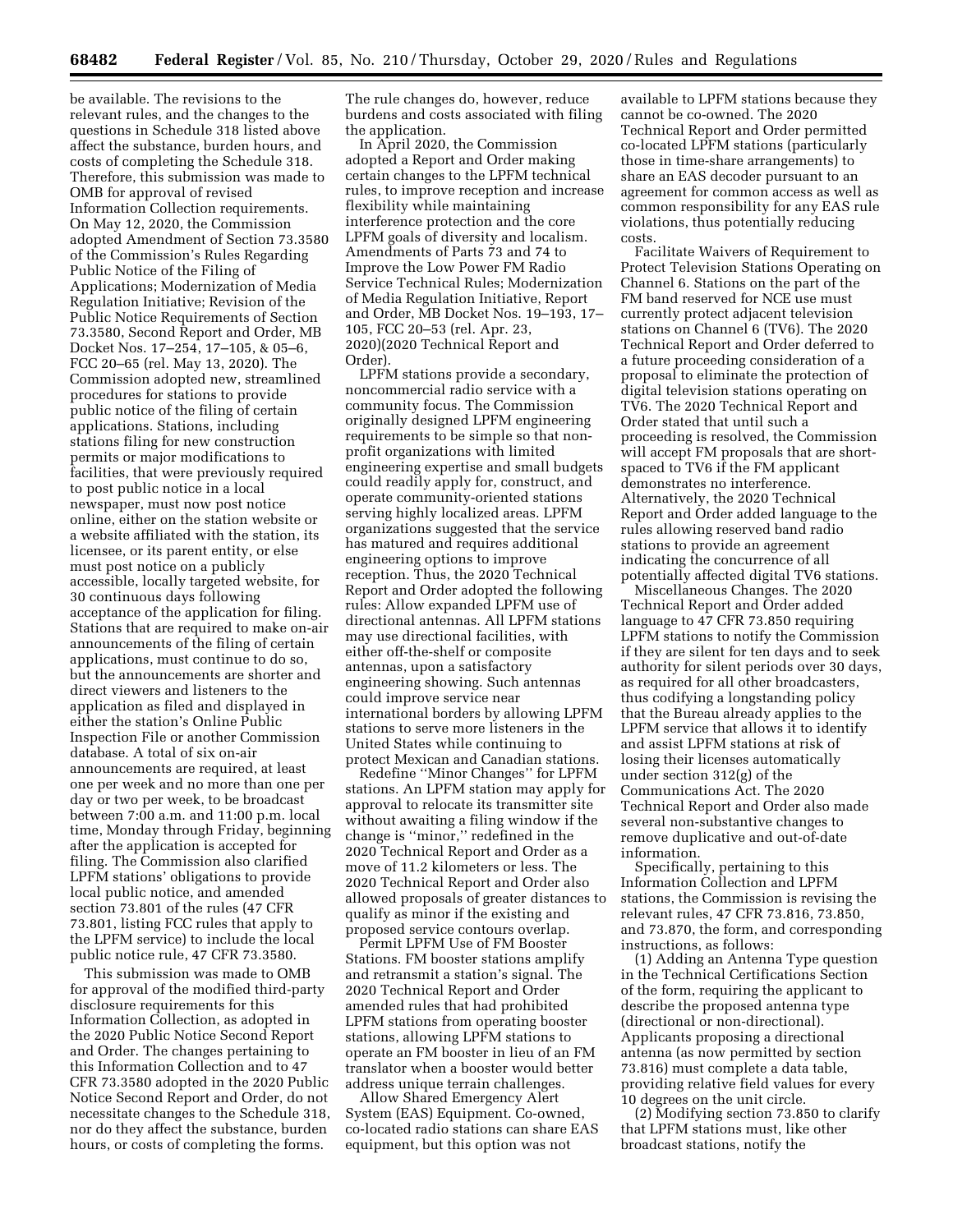Commission if they temporarily stop broadcasting. The rules require radio stations to notify the Commission within 10 days of temporarily discontinuing operations and to obtain Commission authorization if the discontinued operations last beyond 30 days.

(3) Redefining the types of LPFM facility changes that qualify as ''minor'' (in section 73.870), to provide additional flexibility for LPFM stations to relocate their facilities.

The revisions to the relevant rules, and the changes to the questions in Schedule 318 listed above affect the substance, burden hours, and costs of completing the Schedule 318. Therefore, this submission was made to OMB for approval of revised Information Collection requirements.

OMB Control No.: 3060–0932. *OMB Approval Date:* October 7, 2020. *OMB Expiration Date:* October 31, 2023.

*Title:* FCC Form 2100, Application for Media Bureau Audio and Video Service Authorization, Schedule E (Former FCC Form 301–CA); 47 CFR Sections 73.3700(b)(1)(i)–(v) and (vii), (b)(2)(i) and (ii); 47 CFR Section 73.6028; 47 CFR Section 74.793(d).

*Form No.:* FCC Form 2100, Schedule E (Application for Media Bureau Audio and Video Service Authorization) (Former FCC Form 301–CA).

*Respondents:* Business or other forprofit entities; Not for profit institutions; State, Local or Tribal Government.

*Number of Respondents and Responses:* 745 respondents and 745 responses.

*Estimated Time per Response:* 2.25 hours–6 hours.

*Frequency of Response:* One-time reporting requirement; On occasion reporting requirement; Third party disclosure requirement.

*Obligation To Respond:* Required to obtain or retain benefits. The statutory authority for this collection is contained in 47 U.S.C. 151, 154(i), 157 and 309(j) as amended; Middle Class Tax Relief and Job Creation Act of 2012, Public Law 112–96, 6402 (codified at 47 U.S.C. 309(j)(8)(G)), 6403 (codified at 47 U.S.C. 1452), 126 Stat. 156 (2012) (Spectrum Act) and the Community Broadcasters Protection Act of 1999.

*Total Annual Burden:* 6,146 hours. *Annual Cost Burden:* \$4,334,902. *Privacy Act Impact Assessment:* No impact(s).

*Nature and Extent of Confidentiality:*  There is no need for confidentiality with this collection of information.

*Needs and Uses:* FCC Form 2100, Schedule E (formerly FCC Form 301– CA) is to be used in all cases by a Class

A television station licensee seeking to make changes in the authorized facilities of such station. FCC Form 2100, Schedule E requires applicants to certify compliance with certain statutory and regulatory requirements. Detailed instructions on the FCC Form 2100, Schedule E provide additional information regarding Commission rules and policies. FCC Form 2100, Schedule E is presented primarily in a ''Yes/No'' certification format. However, it contains appropriate places for submitting explanations and exhibits where necessary or appropriate. Each certification constitutes a material representation. Applicants may only mark the "Yes" certification when they are certain that the response is correct. A ''No'' response is required if the applicant is requesting a waiver of a pertinent rule and/or policy, or where the applicant is uncertain that the application fully satisfies the pertinent rule and/or policy. FCC Form 2100, Schedule E filings made to implement post-auction channel changes will be considered minor change applications.

Class A applications for a major change are subject to third party disclosure requirement of Section 73.3580, which requires local public notice that the application has been accepted for filing. Notice is given by an applicant posting notice of the application filing on its station website, its licensee website, its parent entity website, or on a publicly accessible, locally targeted website, for 30 consecutive days beginning within five business days of acceptance of the application for filing. The online notice must link to a copy of the application as filed in the Commission's LMS licensing database.

On May 12, 2020, the Commission adopted Amendment of Section 73.3580 of the Commission's Rules Regarding Public Notice of the Filing of Applications; Modernization of Media Regulation Initiative; Revision of the Public Notice Requirements of Section 73.3580, Second Report and Order, MB Docket Nos. 17–254, 17–105, & 05–6, FCC 20–65 (rel. May 13, 2020). The Commission adopted new, streamlined procedures for stations to provide public notice of the filing of certain applications. Stations, including Class A television stations filing for new construction permits or major modifications to facilities, that were previously required to post public notice in a local newspaper, must now post notice online, either on the station website or a website affiliated with the station, its licensee, or its parent entity, or else must post notice on a publicly accessible, locally targeted website, for

30 continuous days following acceptance of the application for filing.

This submission was made to OMB for approval of the modified third-party disclosure requirements for this Information Collection, as adopted in the 2020 Public Notice Second Report and Order. The changes pertaining to this Information Collection and to 47 CFR 73.3580 adopted in the 2020 Public Notice Second Report and Order do not necessitate changes to the Form 2100, Schedule E, nor do they affect the substance, burden hours, or costs of completing the forms. The rule changes do, however, reduce burdens and costs associated with filing the application.

*OMB Control Number:* 3060–1133.

*OMB Approval Date:* October 7, 2020. *OMB Expiration Date:* October 31, 2023.

*Title:* Application for Permit to Deliver Programs to Foreign Broadcast Stations (FCC Form 308); 47 CFR Sections 73.3545 and 73.3580.

*Form No.:* FCC Form 308.

*Respondents:* Business or other forprofit entities.

*Number of Respondents and Responses:* 26 respondents; 48 responses.

*Estimated Time per Response:* 0.5 hours-2 hours.

*Obligation To Respond:* Required to obtain or retain benefits. The statutory authority for this collection is contained in Section 325(c) of the

Communications Act of 1934, as amended.

*Total Annual Burden:* 40 hours.

*Annual Cost Burden:* \$18,642.

*Privacy Act Impact Assessment:* No impact(s).

*Nature and Extent of Confidentiality:*  In general, there is no need for confidentiality with this collection of information.

*Needs and Uses:* On May 12, 2020, the Commission adopted Amendment of Section 73.3580 of the Commission's Rules Regarding Public Notice of the Filing of Applications; Modernization of Media Regulation Initiative; Revision of the Public Notice Requirements of Section 73.3580, Second Report and Order, MB Docket Nos. 17–254, 17–105, & 05–6, FCC 20–65 (rel. May 13, 2020). The Commission adopted new, streamlined procedures for stations to provide public notice of the filing of certain applications. Stations, including stations filing FCC Form 308, that were previously required to post public notice in a local newspaper, must now post notice online, either on the station website or a website affiliated with the station, its licensee, or its parent entity, or else must post notice on a publicly accessible, locally targeted website, for